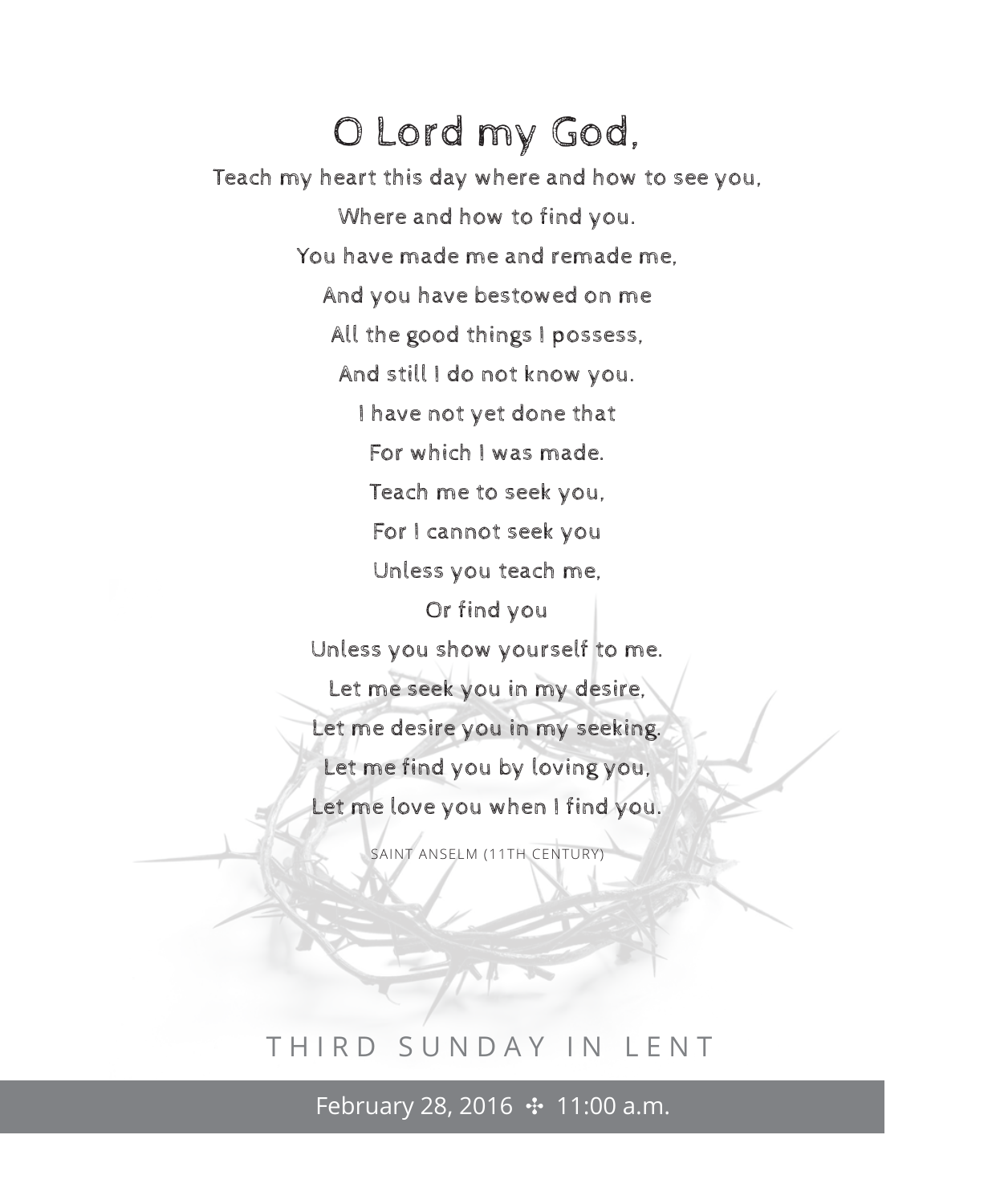

1978 Mount Vernon Road • Dunwoody, Georgia 30338 770.393.1424 • www.slpres.org

## **February 28, 2016**

3rd Sunday in Lent

**Liturgical Color:** *Purple Purple marks the seasons of penitence and preparation: Advent and Lent.*

## **SUNDAY SCHEDULE**

**8:30 a.m.** Chapel Communion Service **9:30 a.m.** Sunday School **11:00 a.m.** Sanctuary Worship Service *Nursery available at all services & Sunday School*

## **SERVING TODAY**

| Acolytes Supervisors, Kelda & Gil Hearn                                               |
|---------------------------------------------------------------------------------------|
|                                                                                       |
| Bible Bearer Sydney McGoldrick                                                        |
| Candle Lighter Elliott McGoldrick                                                     |
|                                                                                       |
| <b>Chancel Guild</b> Mark & Kimey Reed                                                |
|                                                                                       |
|                                                                                       |
|                                                                                       |
| Laura Jester, Janis Jones; Nancy Moore; Ted<br>Guerrant; Margaret Ann & Kevin Kennedy |

*(on the cover)*

**SAINT ANSELM OF CANTERBURY (c. 1033 – 21 Apr 1109),** *also called* **Anselm of Aosta** *after his birthplace and* **Anselm of Bec** *after his monastery, was a Benedictine monk, abbot, philosopher and theologian of the Catholic Church, who held the office of archbishop of Canterbury from 1093 to 1109. After his death, he was canonized as a saint.*

## **WELCOME, GUESTS!**

We are delighted you are worshiping with us!

**DURING** the Welcome, please print the requested information on the Friendship Pad and pass the Friendship Pad down the pew.

**AFTER** the worship service, please visit the welcome table in the Narthex (Sanctuary lobby). A Deacon and an Elder will be on hand to welcome you and answer questions. They will also provide you with a Guest Packet and a loaf of freshlybaked bread.

**FOR MORE** information about our programs, ministries or membership, please contact one of our Pastors at 770.393.1424, or visit our website: slpres.org.

## **THAT ALL MAY WORSHIP**

**A HEARING LOOP** is accessible by switching hearing aids to **T-coil**. **LARGE PRINT HYMNALS** and **BACK CUSHIONS** are available; our ushers are happy to assist you.

**CHILDREN** are a precious part of our church family, and we welcome them in worship. Worship notebooks and activity packets are available on the back ledges of the sanctuary for preschool and elementary ages. Each week, children are invited to walk up for an age-appropriate message during "Tell Us Our Story." After that time, they may remain in worship, go to child care (PreK and younger), or to learn more about our worship traditions in Faithful Friends (K, 1st & 2nd grades).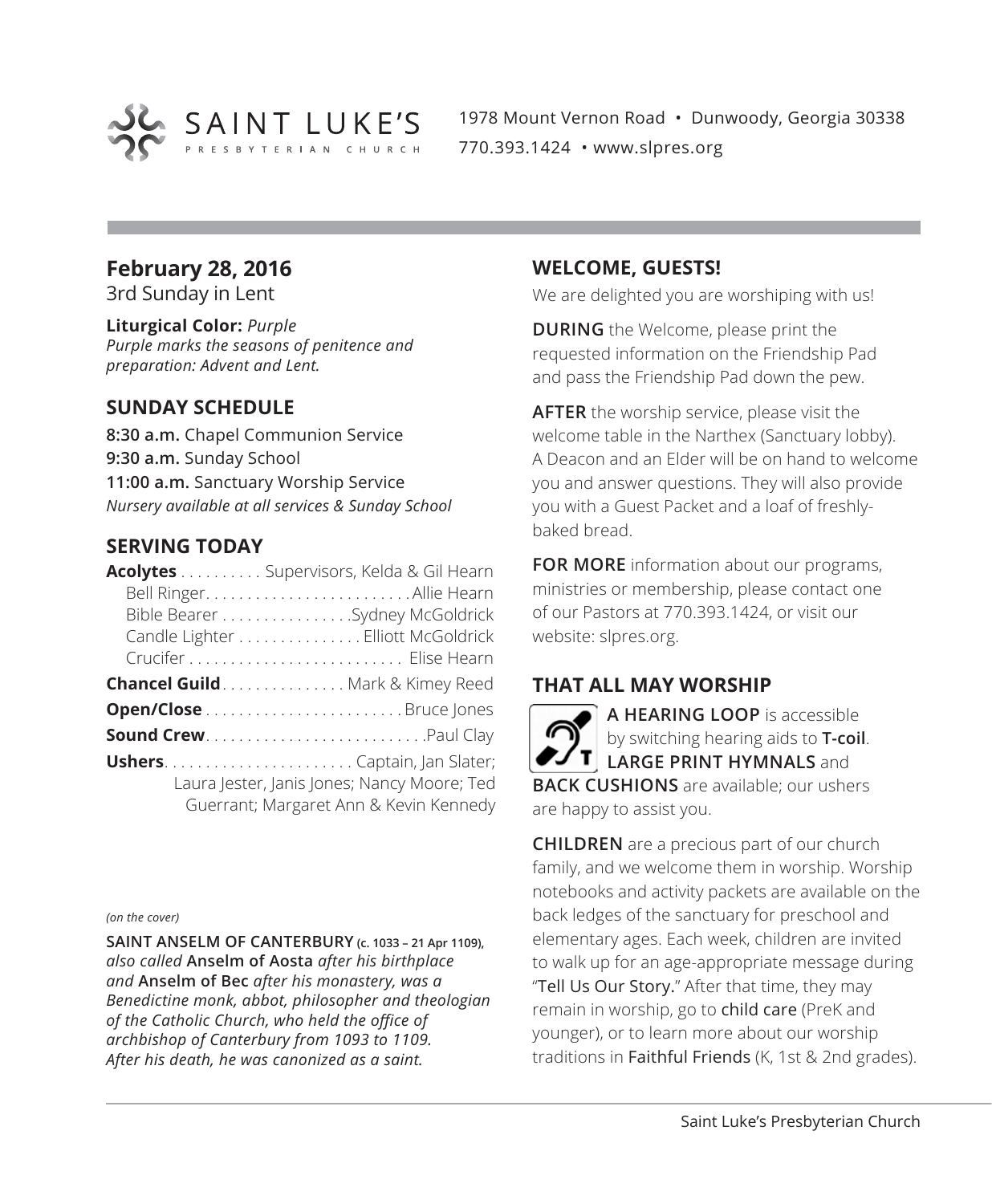## **In Preparation for Worship**

 Where we live in the present is between the *already* and the *not yet*. The reign of God has *already* come in the life and ministry, the death and resurrection of Jesus Christ. We also live in the *not yet*, for the reign of God has not come to earth in all its fullness. There is more to come – more that is made certain to us by the promises of God and by the resurrection of Jesus Christ (1 Corinthians 15). *Donald McKim*

| <b>Gathering Prayer</b> |  |
|-------------------------|--|
|-------------------------|--|

## **Chiming of the Hour**

\*

**Prelude** Adagio *Edward Elgar* 

## **Welcome & Passing of the Peace**

Leader: May the peace of Christ be with you. **People: And also with you.**

## **Minute for A.I.R. Guatemala** Anne Hallum Anne Hallum

ာင်း<br>သင်္

| <b>Call to Worship</b>  | Paula Morris & Terry Nall                                                                   |
|-------------------------|---------------------------------------------------------------------------------------------|
|                         | Reader 1 (Lectern Side): We come boldly this day into the presence of our God, praying      |
|                         | with Christians around the world as our Savior taught us to pray:                           |
| People (Lectern Side):  | May Your kingdom come.                                                                      |
| Reader 2 (Pulpit Side): | For those who are poor, those who are hungry, those in despair,                             |
|                         | those who weep.                                                                             |
| People (Pulpit Side):   | Your will be done on earth as it is in heaven.                                              |
|                         | Reader 1 (Lectern Side): Use us as Your instruments to work for the coming of Your kingdom. |
| All:                    | May Your will be done on earth as it is in heaven.                                          |
|                         |                                                                                             |

\* Hymn #410

**Hymn #410** God Is Calling through the Whisper *W ŻŁOBIE LEŻY*

## **Call to Confession**  \*

Leader: The Lord be with you. **People: And also with you.** Leader: Let us pray.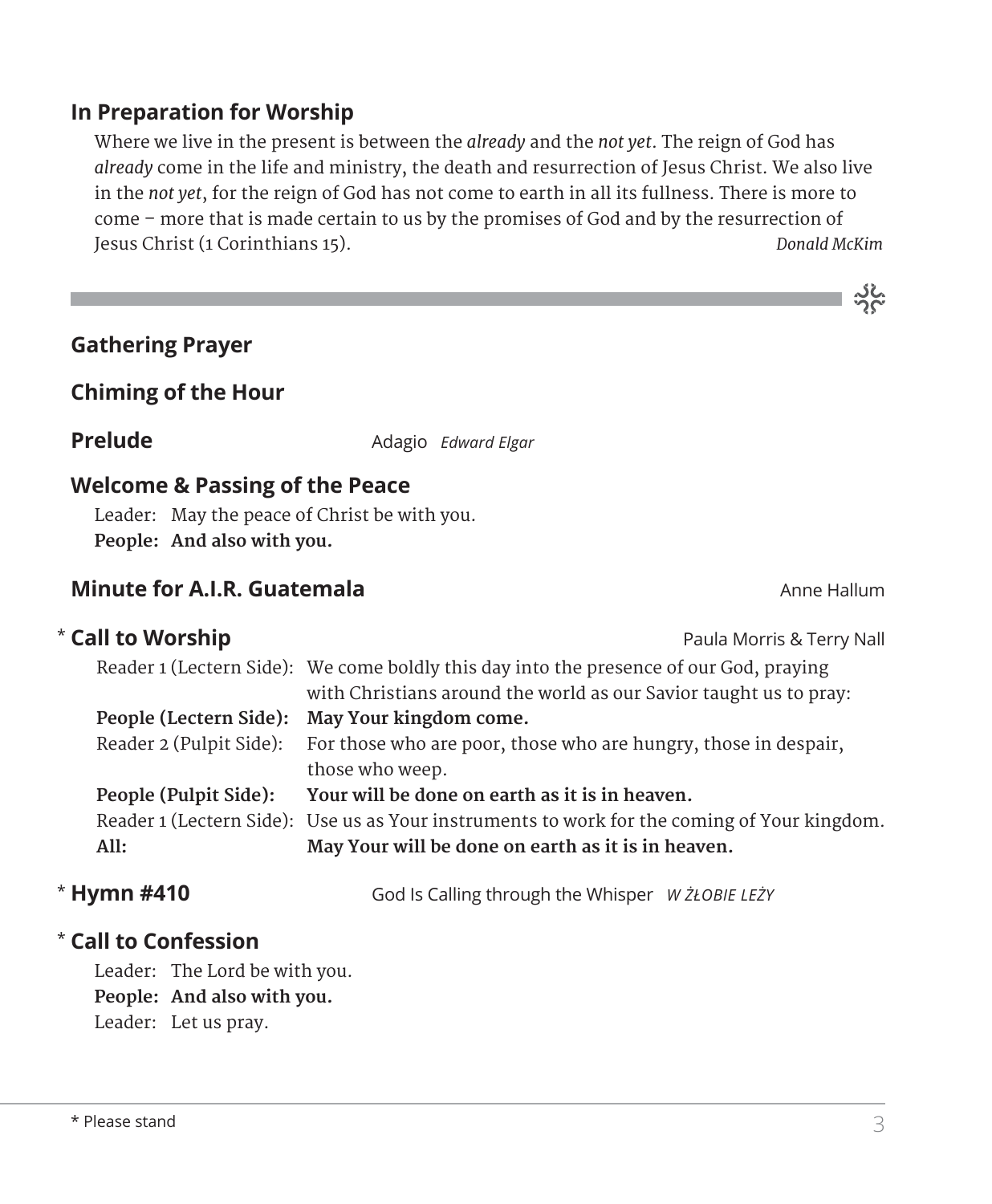## **Prayer of Confession**  \*

 **Most merciful God, we confess that we have sinned against You in thought, word, and deed, by what we have done, and by what we have left undone. We have not loved You with our whole heart; we have not loved our neighbors as ourselves. We are truly sorry and we humbly repent, for the sake of Your Son Jesus Christ, have mercy on us and forgive us; that we may delight in Your will, and walk in Your ways, to the glory of Your Name...** *(time of silent confession)*

Leader: Lord, in Your mercy,

**All: Hear our prayer, Amen.**

## **Assurance of Forgiveness** \*

## \* Song of Praise

**Song of Praise** Glory Be to the Father *GREATOREX*

 **Glory be to the Father, and to the Son, and to the Holy Ghost; as it was in the beginning, is now, and ever shall be, world without end. Amen, amen.**

**Anthem** God Is Calling Us Natalie Sleeth *arr. Jean Anne Shafferman*  Westminster and Cherub Choirs; Kelly Sloan, director; Jill Hudson, piano

 If the song's to be sung, we must sing it! If the love's to be shared, we must bring it! For God is calling us now, indeed, to go where there is need! If the word's to be heard, we must speak it! If the peace is to come, we must seek it! Someone's crying Lord, kum ba yah! Someone's dying... Someone's praying... O Lord, kum ba yah! For God is calling us one by one until the work is done!

**Tell Us Our Story** Catherine Anne Thomas Catherine Anne Thomas

*Parents may take their young children (through PreK) to our nursery, Rm. 121 in Sheppard Hall. Parents of children in K, 1st or 2nd grade may take them to Faithful Friends in The Harbor, Rm. 213.*

## **The Lord's Prayer** *(in unison with the children)*

 **Our Father Who art in heaven, hallowed be Thy name. Thy kingdom come, Thy will be done, on earth as it is in heaven. Give us this day our daily bread; and forgive us our debts, as we forgive our debtors; and lead us not into temptation, but deliver us from evil. For Thine is the kingdom and the power and the glory, forever. Amen.**

## **Morning Prayer**

| <b>First Reading</b><br>Leader: The Word of the Lord.<br>People: Thanks be to God.  | Jeremiah 29:11-13; page 687                                                | Richard Lawry |
|-------------------------------------------------------------------------------------|----------------------------------------------------------------------------|---------------|
| <b>Second Reading</b><br>Leader: The Word of the Lord.<br>People: Thanks be to God. | Mark 1:14-15; page 33                                                      |               |
| <b>Sermon</b>                                                                       | Inward: What God Does in Us<br>Illuminating Lent Through the Lord's Prayer | Shannon Dill  |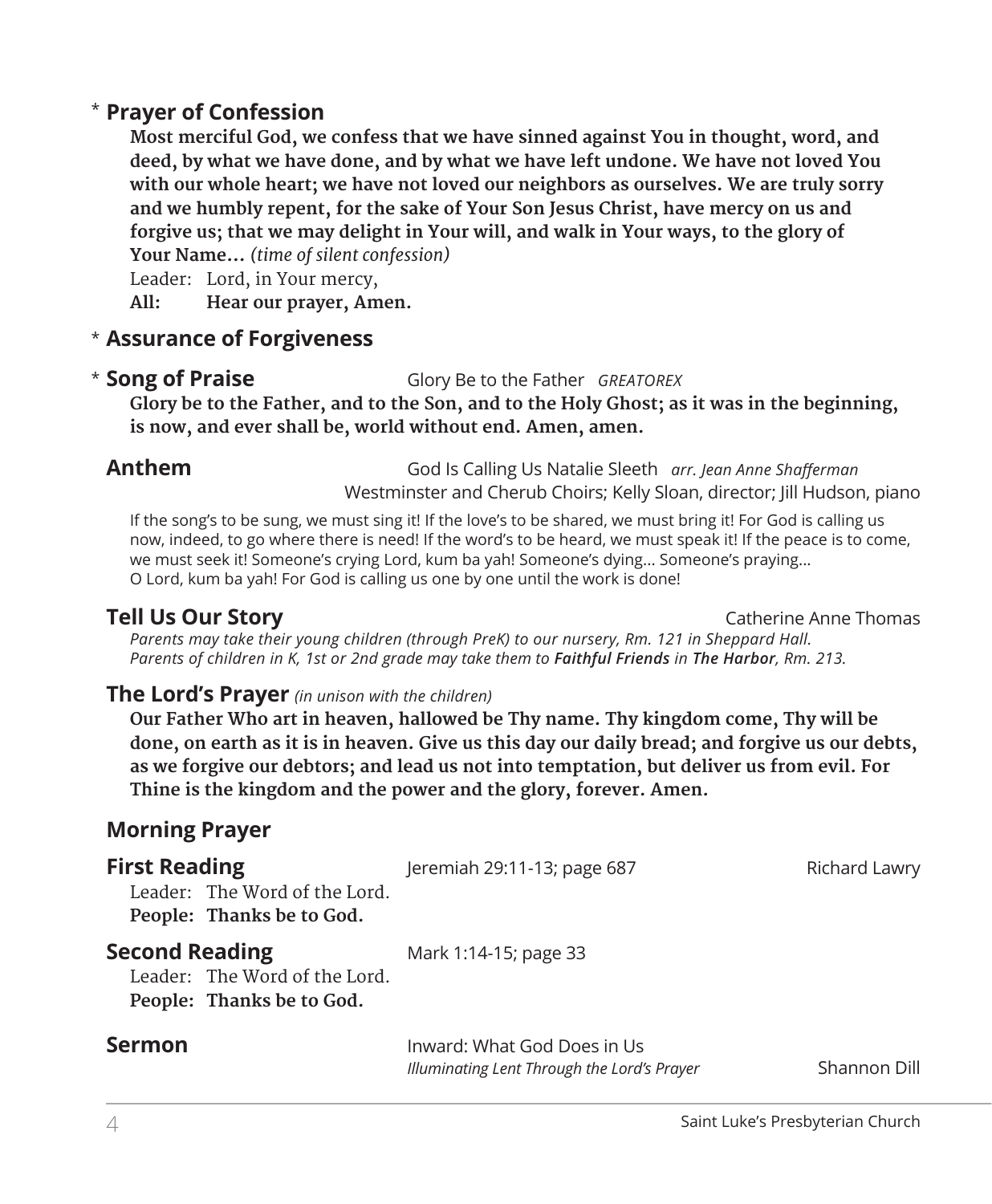## \* Hymn #771

**Hymn #771** What Is the World Like *NEW WORLD*

## \* **Affirmation of Faith** *Heidelburg Catechism, 1562*

Leader: What does the second petition mean?

**Answer: "Your kingdom come" means: rule us by Your Word and Spirit in such a way that more and more we submit to You; preserve Your church and make it grow; destroy the devil's work; destroy every force that revolts against You and every conspiracy.** 

Leader: What does the third petition mean?

**Answer: "Your will be done, on earth as it is in heaven" means: help us and all people to reject our own wills and to obey.** 

## **Offering**

*Giving is a tangible sign of worship. If you give electronically, there is a blue, laminated, 'electronic giving' card in the pew rack to place into the offering plate as it is passed.* 

**Offertory Prayer of St. Francis** *Rene Clausen* **Chancel Choir** 

 Lord make me an instrument of your peace. Where there is hatred, let me sow love. Where there is injury, help me to pardon. Where there is doubt, let me bring faith. Where there is despair, let me bring hope. Where there is darkness, let me bring light. And where there is sorrow, let me bring joy. O Lord, master divine, grant that I not so much seek to be consoled as to console,

To be understood as to understand, to be loved as to love.

For it is in giving that we receive, and in pardoning that we are pardoned.

For in dying we are born to eternal life. Amen.

## \* **Song of Thanksgiving**

**Father, whose bounty all creation shows; Christ, by whose willing sacrifice we live; Spirit, from whom all life in fullness flows: to You with grateful hearts ourselves we give.**

## \* **Prayer of Dedication & Extinguishing of a Lenten Candle**

*Each Sunday during Lent, one of the six candles surrounding a crown of thorns on the Communion Table will be extinguished – a symbol of our six week journey with Christ toward the cross and then, the joy of His resurrection.*   **Eternal God, holy and faithful, what can we give in return for our life? Teach us to take up the cross of Christ and to follow with grateful hearts and humble spirits. As we continue**  to journey to the cross, may we offer all for the sake of the gospel, so that we may receive **life in fullness; through Christ, Who is coming in glory. Amen.**

- \* Hymn #378 We Wait the Peaceful Kingdom *MERLE'S TUNE*
- \* **Benediction**
- \* Postlude

**Postlude** Postludium *Elgar*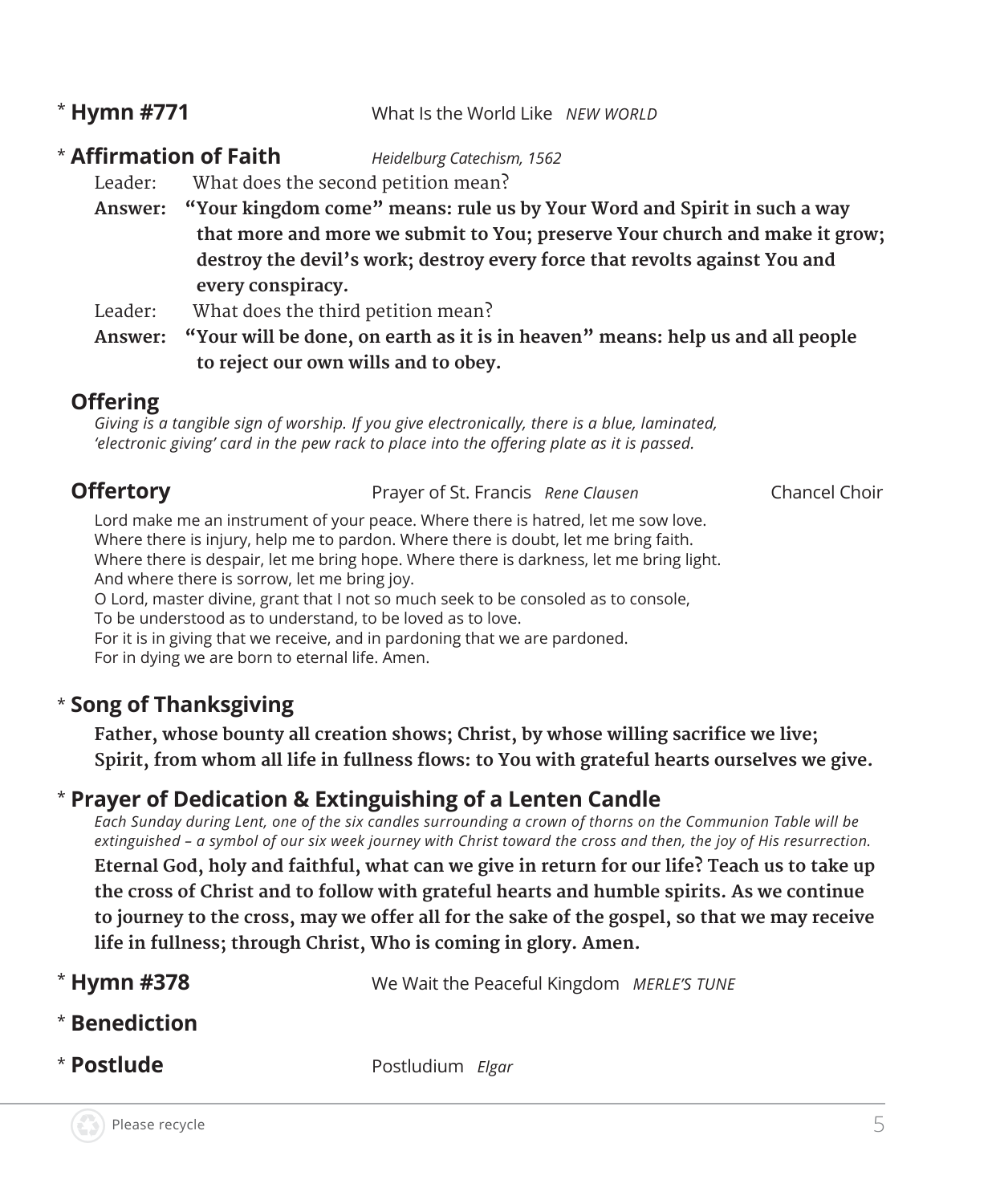# Sunday Spotlights:

**TODAY AFTER 11:00 WORSHIP: ANNUAL MEETING OF THE CONGREGATION**  $\mathbf{C}$  The stated purpose is to elect new officers for Class of 2019 and other vacancies, approve the 2016 Terms of Call for our pastors, and conduct any other business pertinent to the congregation. Please plan to attend this important Session-called meeting.

**NEW YORK COMES TO SAINT LUKE'S** next Sun., March 6, at 4 p.m. The former Director of Music for the Saint Luke's Little Saints Preschool, Mary Fullerton, and her accompanist Randy Romig, present a concert highlighting New York City's famous performance venues. Arias, part songs, spirituals and show tunes from Schubert to Gershwin will be showcased. Fun for the whole family! Free child care is available by reservation. Contact the church for more information: 770.393.1424.

**IT'S TIME TO GET HOPPING** Saint Luke's annual Easter Egg Hunt happens on Sun.,  $\mathbf{R}^{\bullet}$  March 20, after the Palm Sunday luncheon. We'll provide the eggs and the prizes, but we need CANDY! You can help by contributing a bag of individually-wrapped candy (no hard candy, please) – donation boxes are in the lobby and Sheppard Hall.

**WORSHIP NOTES:** *Lent is a forty day period (not including Sundays) that precedes the Celebration of the Resurrection of Christ. The three traditional practices associated with Lent are prayer, fasting and generosity (acts of justice directed toward God, self and neighbor). The color purple sets off the season of Lent as well as the omission of singing or saying 'alleluia!' which is held until the Easter Celebration.* 

**THE SEASON OF LENT AT SAINT LUKE'S** This year, we are focusing on the *practice of prayer.* During worship our sermons, music and liturgy will explore the meaning and power of the Lord's Prayer as it orients us toward who God is and what God is doing through Jesus. We invite you to join us in worship and prayer this Holy Season as we prepare for Christ's journey to the cross and then the joy of His resurrection.

**DAILY PRAYER GUIDES,** *A Place for Prayer: Daily Prayers for Lent*, are available in the main lobby for purchase (\$1) or online for Kindle or Nook at http://tinyurl.com/slpclent2016.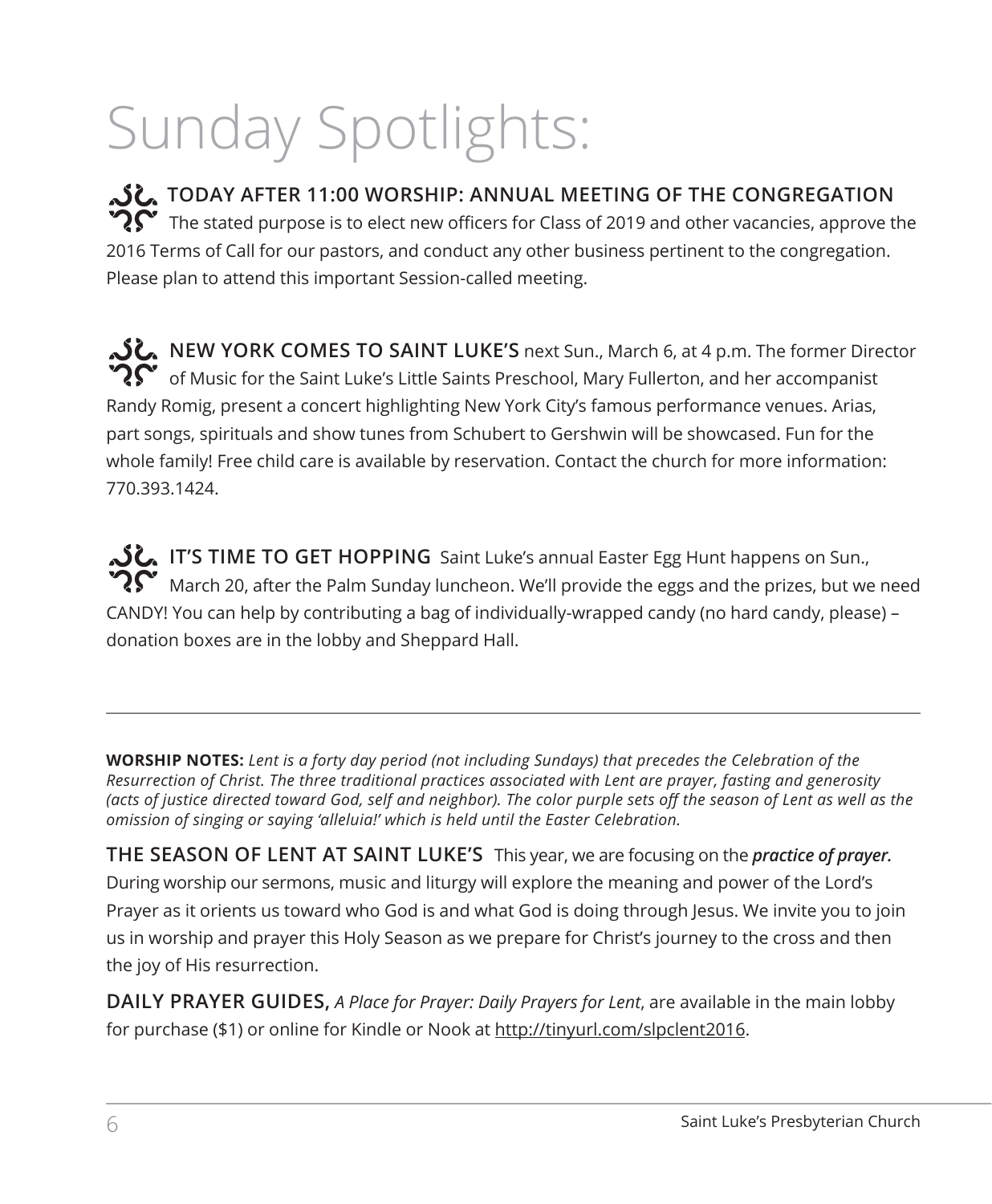# **ADULT MINISTRY Shannon Dill**

## shannondill@slpres.org / 770.393.1424 ext. 229

**ADULT SUNDAY SCHOOL** classes meet

between the worship services, 9:30-10:30 a.m. Descriptions of current groups are available on our website (slpres.org) or http://bit.ly/ AdultSundaySchool. Please join us!

## **FRIDAY MORNING MEN'S BIBLE STUDY**

Fellowship and Bible study every Fri. from 6:40-8:00 a.m. in the Parlor with Dan Joyce.

# **YOUTH CONNECTION Phil Brown**

philbrown@slpres.org / 770.393.1424 ext. 238

Stay current with Saint Luke's Youth Ministry by signing up for text message updates. Dial 81010 and text:

for Middle School updates: youth, text **@6th-8thSL** parents, text **@MSparentSL** for High School updates: youth, text **@9th-12thSL** parents, text **@HSparentSL** for Youth Choir updates: text **@choirSL** 

## **Today, Feb. 28th:**

Regular Sunday School today. Choir is from 12:15 to 1 p.m. No Youth Groups tonight.

**All trip forms and deposits are due now. Contact Liz Catlett in the church office ASAP.**

**Sign up by March 6th** for the Hunger Walk on **March 13.** Register at http://www hungerwalkrun.org under 'Presbytery of Greater Atlanta' and join 'Saint Luke's Team'.

**March 20th: Youth Sunday;** practice at 9:30 a.m.

**April 17th: Senior Dinner**

# **SPLASH! CHILDREN'S MINISTRIES**

**Catherine Anne Thomas** cathomas@slpres.org / 770.393.1424 ext. 228

**FAITHFUL VOLUNTEERS NEEDED!** Our weekly program during the 11:00 worship service, *Faithful Friends*, needs adult volunteers to facilitate a pre-planned lesson with K-2nd Grade kids. Please use http://tinyurl.com/SLfaithfulfriends to sign up for a Sunday or two. Thank you!

**DURING LENT** Before worship, children should get a Lent Worship Bag which contains activities focused on the ministry of Christ and the events of Holy Week. These serve as an enhancement to our worship notebooks which are also available.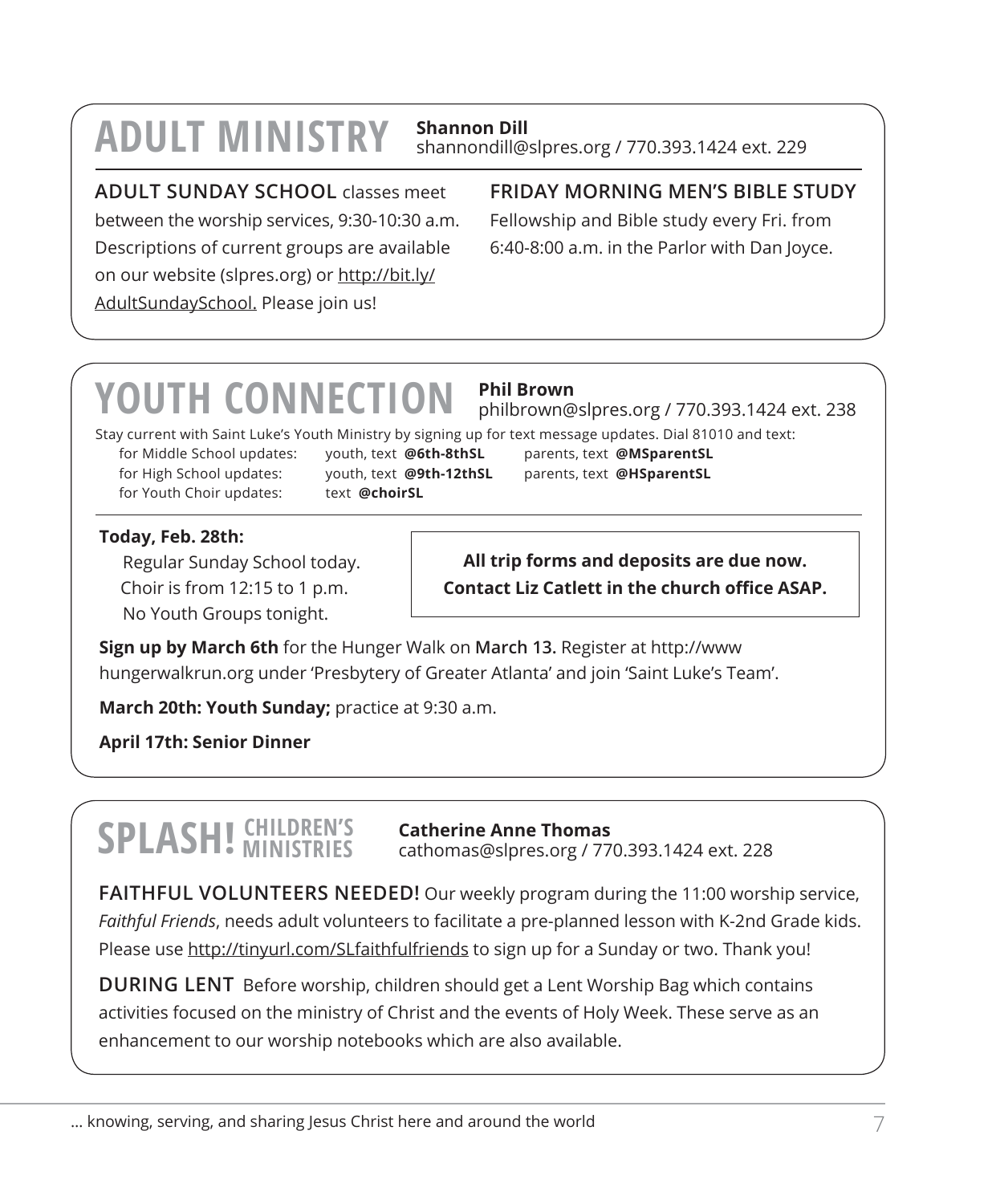## **MUSIC MINISTRY Clair Maxwell**

| <b>Weekly Choir Rehearsals:</b> |                   |                         |
|---------------------------------|-------------------|-------------------------|
| Sundays                         | $12:15-1:00 p.m.$ | Youth Choir             |
| Wednesdays                      | $5:15-5:45$ p.m.  | Cherub Choir            |
|                                 | 5:00-5:45 p.m.    | Westminster Choir       |
|                                 | 6:30-7:20 p.m.    | <b>Festival Ringers</b> |
|                                 | 7:30-9:00 p.m.    | Chancel Choir           |

clairmaxwell@slpres.org 770.393.1424 ext. 227

**NEW YORK COMES TO SAINT LUKE'S** March 6, 4 p.m. The former Director of Music for the Saint Luke's Little Saints Preschool, Mary Fullerton, and her accompanist Randy Romig, present a concert of music highlighting New York City's famous performance venues. Arias, part songs, spirituals and show tunes from Schubert to Gershwin will be showcased. Fun for the whole family - this is a program not to be missed! Free child care is available by reservation. Contact the church for more information: 770.393.1424.

> **BE NICE TO A VISITOR** by wearing your name tag each Sunday! Help visitors remember your name along with your friendly welcome.

**SUPPER CLUB: MARCH 12TH** Let's "do" dinner! Come join your Saint Luke's family (couples or singles) for a potluck-style dinner at a member's home. You'll reconnect with old friends or meet new ones and share food, fellowship, and fun! RSVP on the poster in the lobby by March 7th to host or participate. Call Fern Mitropoulos (770.343.8996) or Donna Nall (404.964.6933) with questions.

## **SAVE THESE DATES:**

**MARCH 20: Palm Sunday Fellowship Lunch (preceding the Easter Egg Hunt),** after the 11:00 Worship Service in the Great Hall; \$5 per person, \$15 per family.

**MARCH 27:** Easter Sunday Brunch Reception welcoming our new senior minister and his family, between services in the Great Hall.

**MAY 15:** Churchwide Reception honoring David Lower's installation, after the 11:00 Worship Service in the Great Hall.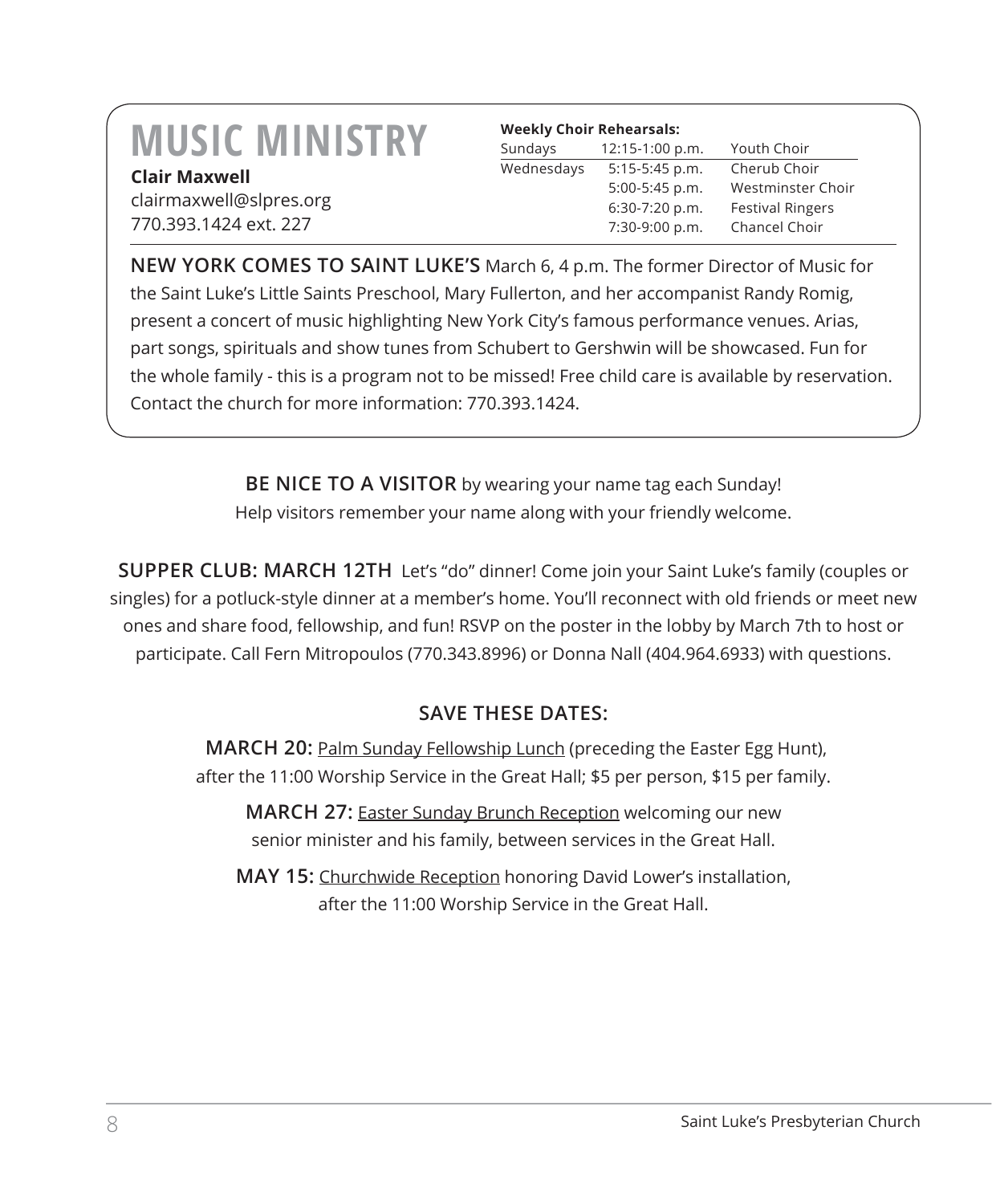**NO EXPERIENCE NECESSARY** Chairperson needed to manage 'Minute for Missions' requests. Please contact Mary Guerrant 770.455.9493 / atlguerrants@bellsouth.net.

## **MARRIAGE ENRICHMENT GROUP (MEG)**

Contact Christine & Bob Crutchfield for more info: 770.364.8079 / Gafrog01@hotmail.com. Our next meeting is Mar. 13.

**GIRL SCOUT SUNDAY** is next weekend (March 6th), and we need all the girls we can get to participate in the 11:00 worship service! Please indicate your availability or nonavailability, let us know if you're "no longer a Girl Scout," or choose a preferred role using Sign-up Genius: http://tinyurl.com/SLPC-ScoutSunday. You can also email Cailin Thelen (cailinthelen@ gmail.com).

## **SAINT LUKE'S 2016 FINANCIAL REPORT**

To save on paper and postage, the 2016 Financial Report was distributed by email on Feb. 22 to all church members for whom we have email contact information. It was also included in the Feb. 25th Highlights email, and printed copies are also available in the church office.

## **BUNNY-EARED PRESBYTERIAN WOMEN**

will be handing out "CHRIS Kids" Easter bags in the lobby. Your support brings a little Easter joy to some very special children and young adults. There are 3 ways to participate:

1. After TODAY'S services, pick up an Easter bag from a bunny ear-wearing Presbyterian Woman to be filled per instructions and returned by March 13.

2. Grab a Wish List available on bulletin boards in the lobby of a variety of items the organization is in need of year round. New or very gently used items appreciated.

3. Offer a monetary contribution to help sustain this life-changing organization; checks should be made to Presbyterian Women and write CHRIS Kids in the memo line

CHRIS Kids provides a safe environment and support for individuals who are homeless; in foster care; suffer from trauma or rejection; struggle with mental health issues; involved in juvenile justice; or have been victimized and trafficked. For questions or more information, please contact Anna Ferretti (anna.g.ferretti@ gmail.com), Stephanie McGoldrick (tsmcgoldrick @gmail.com) or Krissy Williams (kcwills7104@ yahoo.com). Thank you for your support!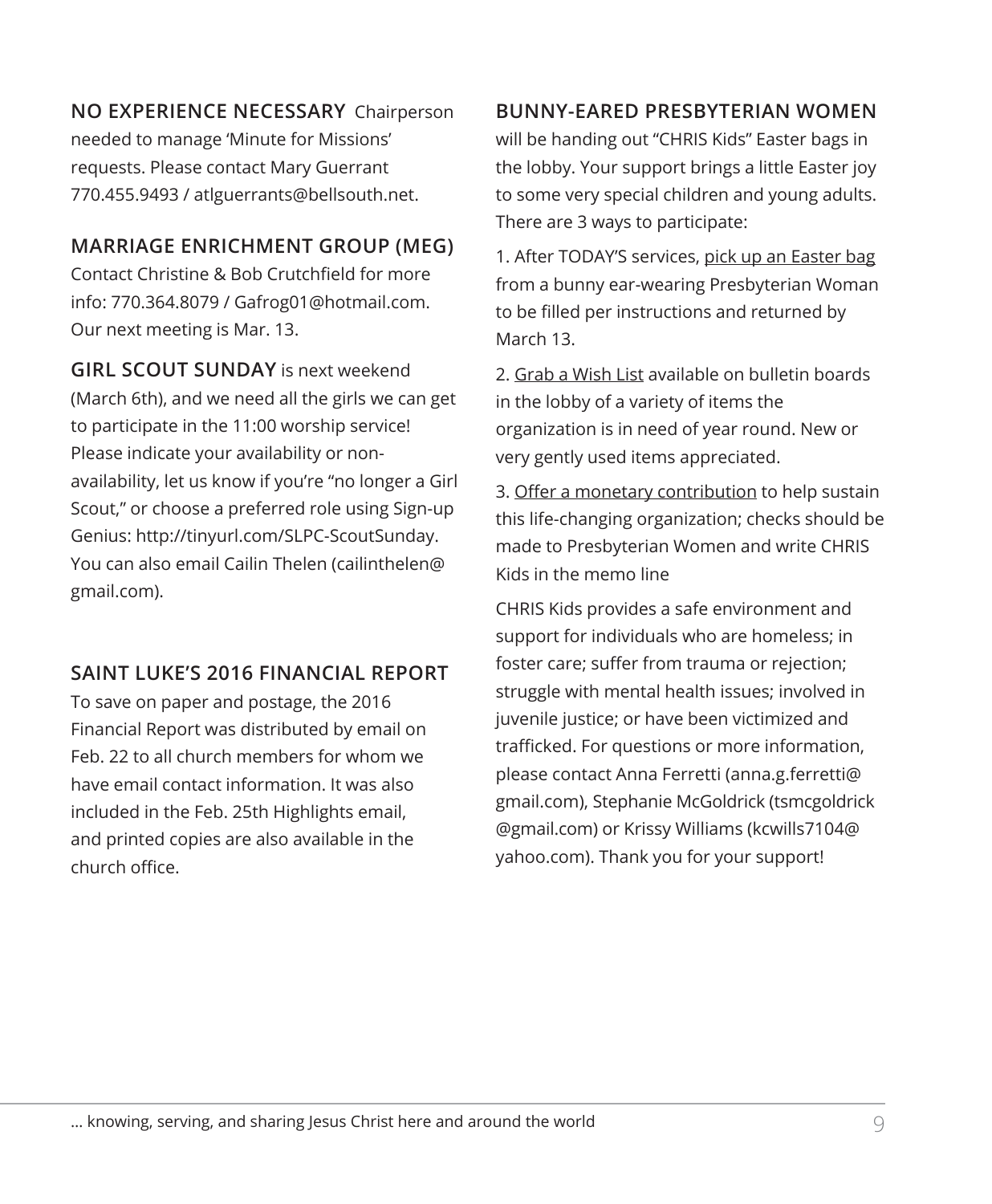**JOIN AIR-GUATEMALA** for a mission trip any week in June! You will be working with Maya farmers in the cool mountains of Guatemala, building brick stoves and planting trees that will improve crops and prevent mudslides. **Reserve your space by March 1st.** For more info: Anne.Hallum@AIRGuatemala.org

**PERHAPS THE HOLY SPIRIT** has been nudging you to sign up for a mission trip this July! Join us on another trip to Thornwell Home for Children in Clinton, SC, July 21-23. This is a great chance to work with your friends and make new ones while being just a couple of hours from home. There are jobs for all skill levels. Hotel rooms have been booked, work teams are being organized and now we are waiting for you! Please call Sally Shelton (770.396.5156 / sshelton@cwtvacations.com) for more information and to sign up.

## **YUCATAN PENINSULA MISSION TRIP:**

July 10-17, with Accion Ministries (friendsofaccion. org). This trip is open to adults of all ages and youth (completed 6th grade and up) traveling with at least one parent. Contact Shannon Dill (770.393.1424 ext. 229) if you are interested in this unique experience!

## **HABITAT FOR HUMANITY: Build a House – Build a Home – Change Lives!**

This year's Habitat house build starts on **Sat., March 5th** and continues for six more Saturdays (skipping Mar. 26). Join with volunteers from Dodd-Sterling UMC, Episcopal Cathedral of St. Phillips, Big Bethel AME and Wieuca Road Baptist churches to build a new home for Ms. Ericka Smith and her three children, ages 2, 9 and 11. Ms. Smith will be the first member of her family to own a home. Come work alongside her and other volunteers to be a part of something that changes lives! **NEW FOR HABITAT VOLUNTEERS:** all volunteers should sign in each week through a new website implemented by Atlanta Habitat: www.StLukes. AtlantaHabitat.VolunteerHub.com.

**DAY 1: MARCH 5** (7:30 a.m. - 3:30 p.m.) Meet at the Atlanta Habitat warehouse, 824 Memorial Drive SE, 30316, or **car pool** (highly encouraged): Meet at St. Luke's parking lot (Manhasset St.) in time for a 7 a.m. departure on each Saturday. Contact: Daryl Moore (H)770.395.6278 / (M)404.993.6203 / ddmoore@yahoo.com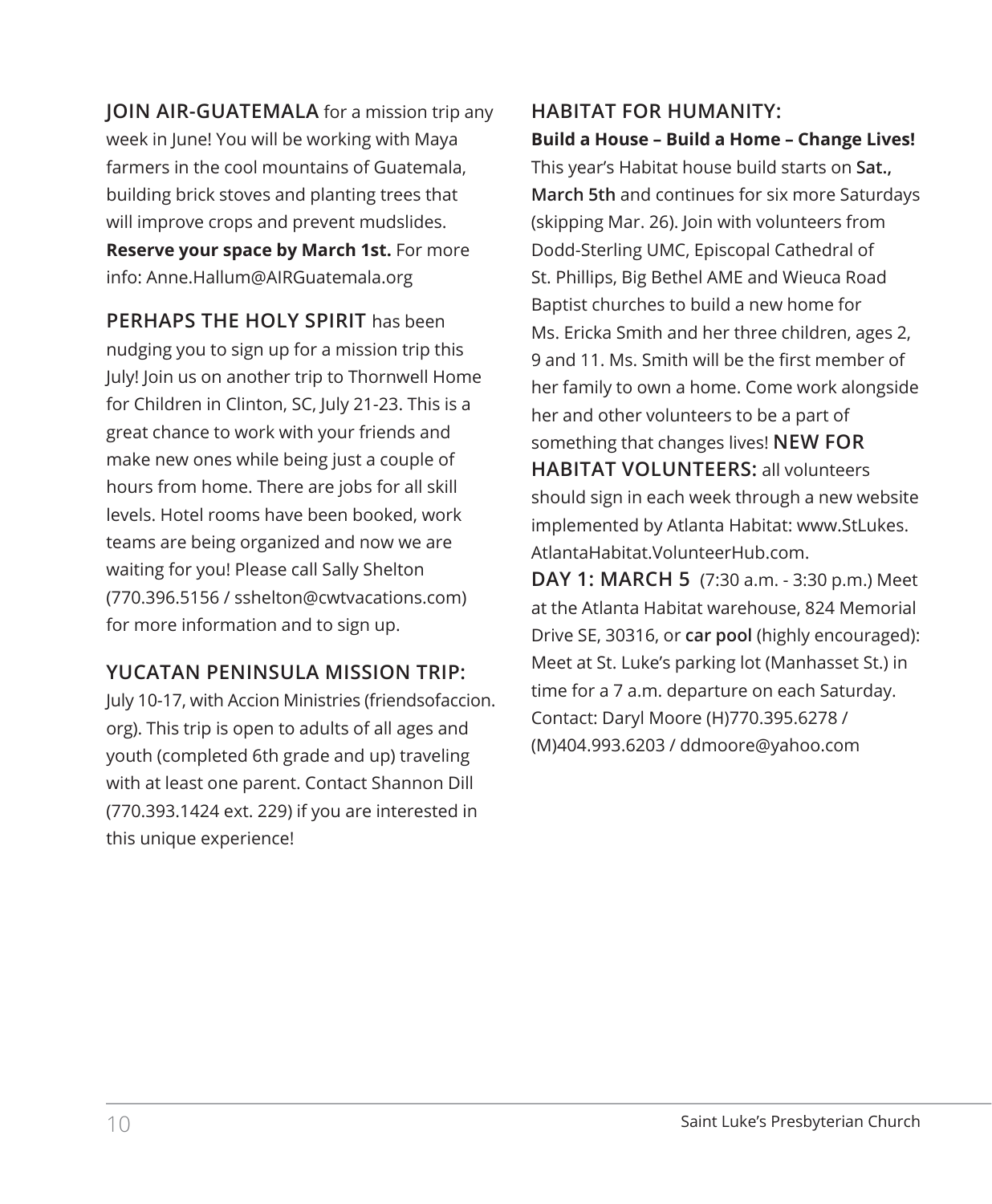**SOMETIMES LOVE** comes knocking at the door... not to judge, but just to be there through the thin times. Not to heal, but to allow God to heal. Not to be the answer, but to be the conduit. Not to have the words, when God fills the silent room. Sometimes love comes through and from a Stephen Minister. *Please call Stephen Leaders Shannon Dill (770.393.1424, ext.229) or Laura Strange (770.392.9284 / jandlstrange@comcast.net) for a referral if you desire someone to walk alongside you in a difficult time.*

**MEN'S BREAKFAST: MARCH 12, 8 a.m.** Maybe you have hiked the Appalachian Trail (AT) or maybe you have always wanted to. Or maybe you have never wanted to hike it, but you applaud those who do. Either way, you will want to hear Brad Whitcomb's adventurous story of hiking the 2,200 mile AT this past year, while you enjoy a delicious breakfast. Saint Luke's women and their guests are always welcome. Please take the time to RSVP (by March 9) if you are going to attend so we can plan accordingly: Daryl Moore (H)770.395.6278 / (M)404.993.6203 / ddmoore@yahoo.com.

**TIME TO SPRING CLEAN YOUR CLOSETS** and give your unwanted shoes a new life! Bring your gently used, wearable shoes to the box in the lobby and our Green Team will recycle them to poor communities here and abroad. Contact: Diane Markel 330.835.8911 / ds\_markel@yahoo.com.

**YES:** gently used, able to be reused, men's/women's/kid's, athletic shoes, casual shoes, dress shoes, work boots, sneakers, sandals, flats, loafers. **NO:** Holes in soles, wet/mildewed, single shoes, flip flops, plastic shoes, slippers, ski boots, winter boots, roller skates/blades, ice skates.